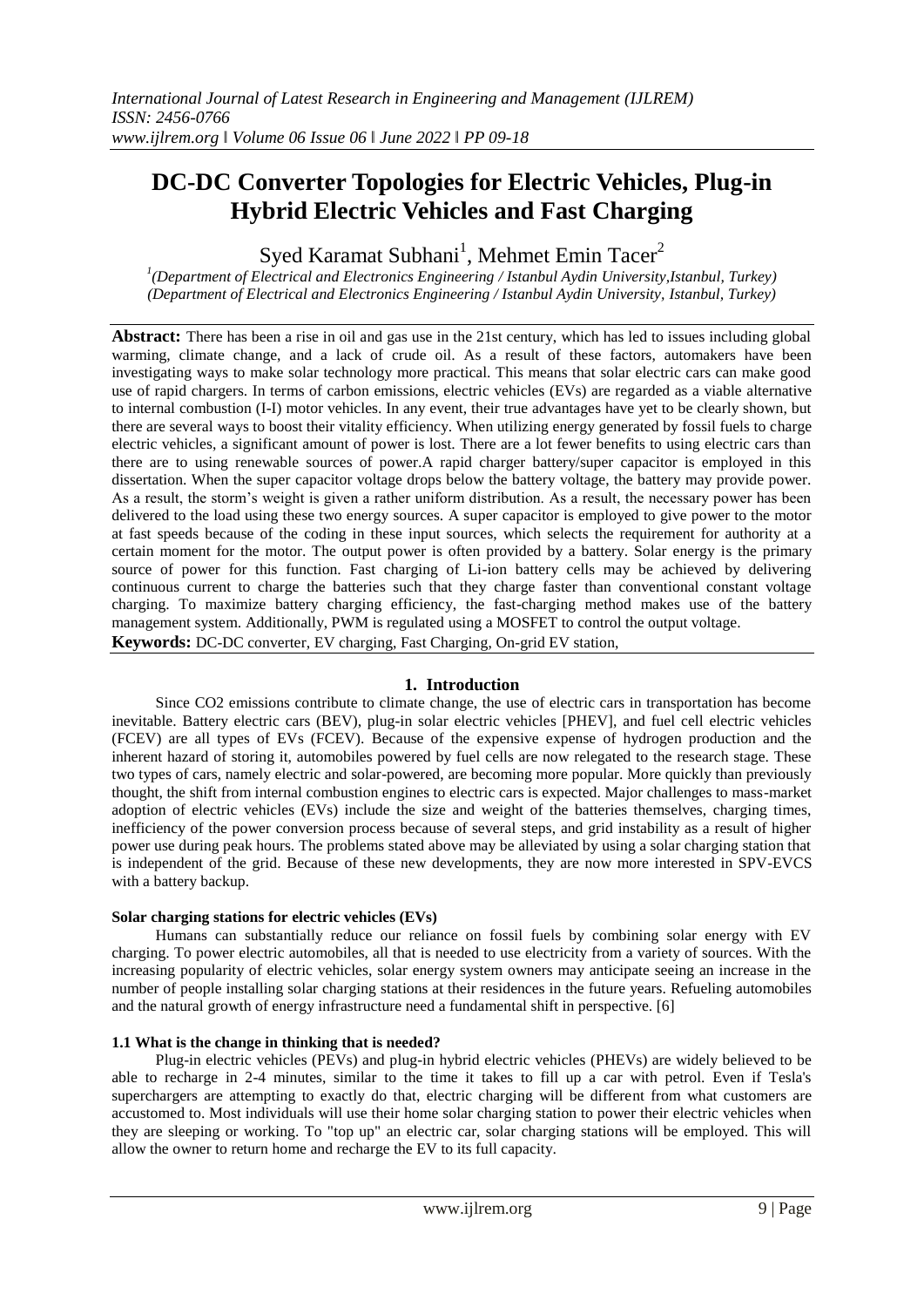*International Journal of Latest Research in Engineering and Management (IJLREM) ISSN: 2456-0766 www.ijlrem.org ǁ Volume 06 Issue 06 ǁ June 2022 ǁ PP 09-18*



Figure 1 Charging for electric vehicles

#### **1.2 On-Grid charging stations**

The easiest approach to charge an electric automobile with solar energy is to use a grid-tied solar energy system. Grid-tied systems will supply power even if the residence does not require it at the time. **[9]**

#### **1.3 Off-Grid charging station**

"Electric Vehicle Autonomous Renewable Charger" is another moniker for an off-grid electric vehicle charger. There is no necessity to connect to local utilities. Batteries are employed as the major source of power for this system, which is provided through the converter. Because they are not linked to the grid, off-grid electrical vehicle chargers may be set practically anywhere. [10]

| Table 1 Characteristics of various sources used in EV,s |                                                                   |                        |                                           |  |
|---------------------------------------------------------|-------------------------------------------------------------------|------------------------|-------------------------------------------|--|
| <b>Characteristics</b>                                  | <b>Battery</b>                                                    | <b>Super capacitor</b> | <b>Fuel Cell</b>                          |  |
| Power density (W/Kg)                                    | 100-3500                                                          | >4000                  | $\approx 1600$                            |  |
| <b>Energy density (Wh/kg)</b>                           | High, 8-200                                                       | Low, $1-5$             | Very high, 400                            |  |
| <b>Operation Temperature</b><br>$\rm ^{(o}C)$           | $0 - 45$                                                          | $-40$ to 65            | $-35$ to 40                               |  |
| Cost per kWh                                            | $$125 - $215$ (large system)                                      | $$10,000$ (typical)    | $$17,000$ (typical)                       |  |
| <b>Efficiency</b>                                       | 90% at low loads and 50%<br>at high loads                         | 95% at high loads      | 50% at rated power                        |  |
| <b>Maintenance</b>                                      | Low, batteries only need to<br>be replaced in vehicle<br>lifetime | Not required           | The reservoir needs a<br>routine check-up |  |

- **1.4 Components needed for a charging station** 1. EV charger
	- 2. Battery energy storage system (ESS, in case of an Off-Grid Solar energy charging station)
	- 3. Solid foundation, in case of a stand-alone system if a hybrid setup is employed (Often used: a steel base plate that functions as ballast, so no foundation is required, simplifying the installation).
	- 4. Intelligent software.

# **1.5 Overview of DC-DC Converter Topologies**

This section highlights in green the advantages and disadvantages of various DC-DC converter topologies for BEV and PHEV powertrains. The converters are switched by power transistors, which are categorized based on the principles they operate on, how they operate, how much power they produce, and which way the power flows. Automobile batteries generally have a voltage between 250 and 360 V, while the SC is normally 150 to 400 V. This fall short of the 400 to 750 V needed to power a typical vehicle's load (EM). This section concentrates on step-up DC-DC converter designs since step-up converters are used in BEV and PHEV powertrains. [11]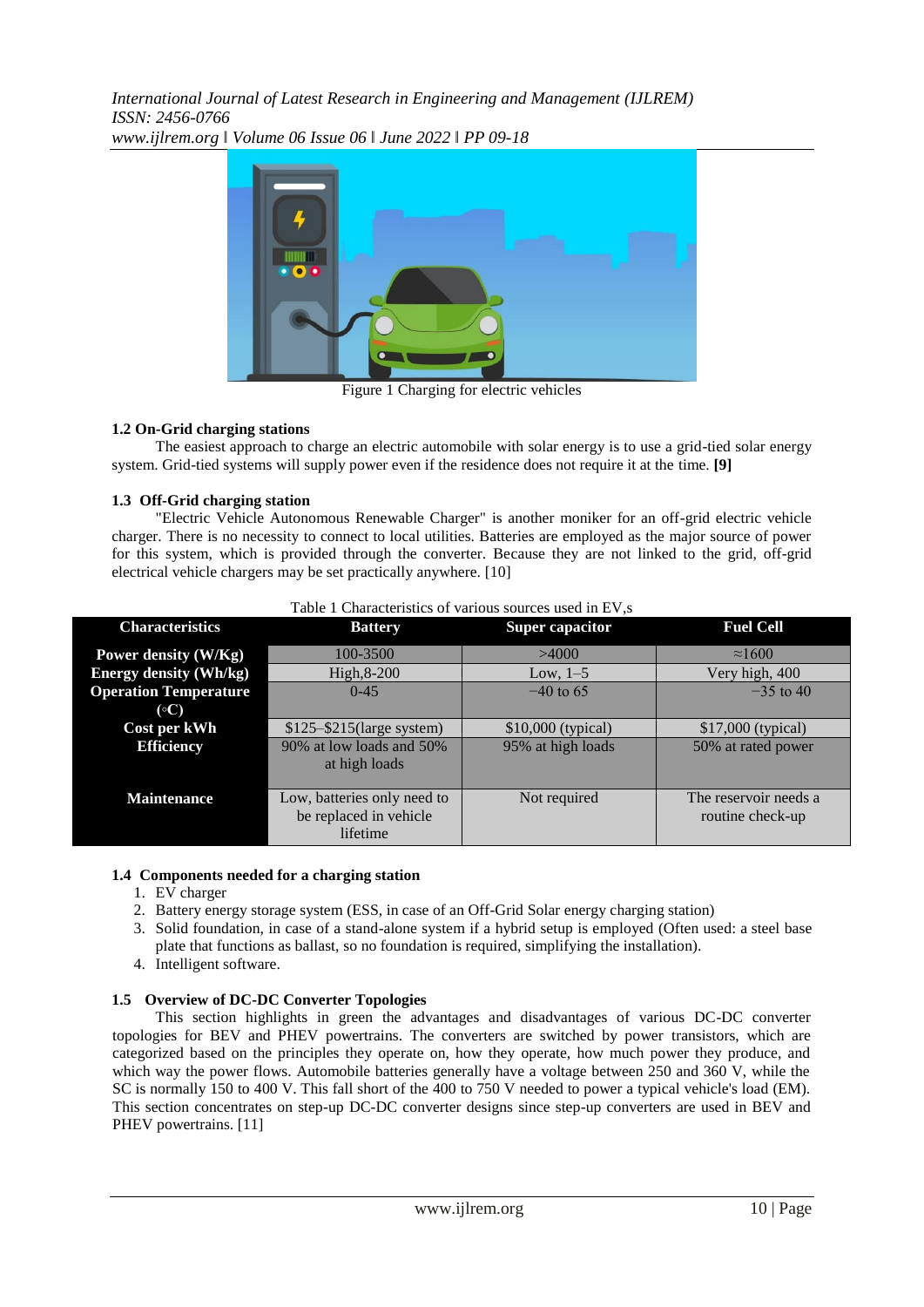### *www.ijlrem.org ǁ Volume 06 Issue 06 ǁ June 2022 ǁ PP 09-18*

#### **2 Literature Review**

Around a quarter of the world's greenhouse gas emissions come from transportation, with 70% of these emissions coming from road transportation, according to the World Resources Institute (WRI). The use of ultralow carbon emission automobiles, such as battery electric vehicles, is one of various governments' sustainable mobility initiatives aimed at reducing emissions from transportation (BEVs). According to the Paris Declaration on Electro mobility and Climate Change, 100 million electric cars will be in use worldwide by 2030 [21]. Only 1.26 million electric vehicles are now on the road globally, indicating a major market increase is needed. The low market share of BEVs has persisted for some time because of the high cost, restricted driving range, and lack of charging infrastructure. Electric vehicles (EVs) have taken off in several nations because of these regulations. Incentives such as bus lanes, free or dedicated parking, and education on electric vehicles are just some of the measures that have been implemented to encourage the use of electric vehicles. [21]

Adoption of electric vehicles (EVs) has been found to be influenced by political processes. Importantly, to understand how different populations (such as early adopters and mainstream customers) respond to policy measures, it is necessary to conduct tailored interventions. While free parking and bus lanes may be a costeffective alternative to costly subsidies, these incentives must be in place for a short time to avoid congestion (e.g., several autos in the bus lane) that can make these policies less tempting and may also have undesirable side effects (e.g., encourage driving instead of using public transport). The researchers say people need to be educated about the discrepancies between what they believe and what they actually do when it comes to their travel habits. According to [33], policy interventions are more effective when implemented collectively than when done in isolation. This shows how the use of professional mystery shoppers to collect data may help policymakers understand the critical role that market intermediaries like car dealerships play in encouraging people to choose electric vehicles. Go Ultra Low is a new public awareness campaign launched by the UK government and the automotive industry in the UK (GUL). One of GUL's goals is to raise awareness about the benefits, savings, and features of current electric car models among potential purchasers [3]. Uncertainty about the cause-and-effect relationship exists, even though multiple studies show a positive association between EV adoption rates and the availability of public charging infrastructure. Public charging infrastructure is a big concern, according to a recent study [26] that looked at aspects driving the uptake of electric cars. In 2012, research by [14] evaluated 30 different countries. There was a direct correlation between EV market share and the presence of charging infrastructure. According to [29], Norway has the largest percentage of electric vehicles on the market, and financial incentives and expanded charging station availability may be the best strategies to promote EV sales, according to [30].



Figure 2 EV vehicles used before in Literature

#### **3 Methodology**

#### **3.1 DC-DC topologies and formulation:**

DC-DC topologies may be explained in terms of their design and concepts is the most significant aspect of this thesis to arrive at the conclusion that in general, Chargers for electric vehicles (EVs) rely on DC-to-AC power converters with high power densities and efficiency. DC to DC converters use buck/boost or switch-mode converters, whereas AC to DC converters is used for DC to AC conversion. H-bridge inverters and three-leg inverters are the most popular types of DC/AC converters for single-phase and three-phase systems, respectively. Digitizing the process of charging and discharging is done using a high-performance CPU or an FPGA (FPGA).

**DC-DC Topology implementation:** This part represents the implementation of all five topologies that are:

*Boost DC-DC Converter*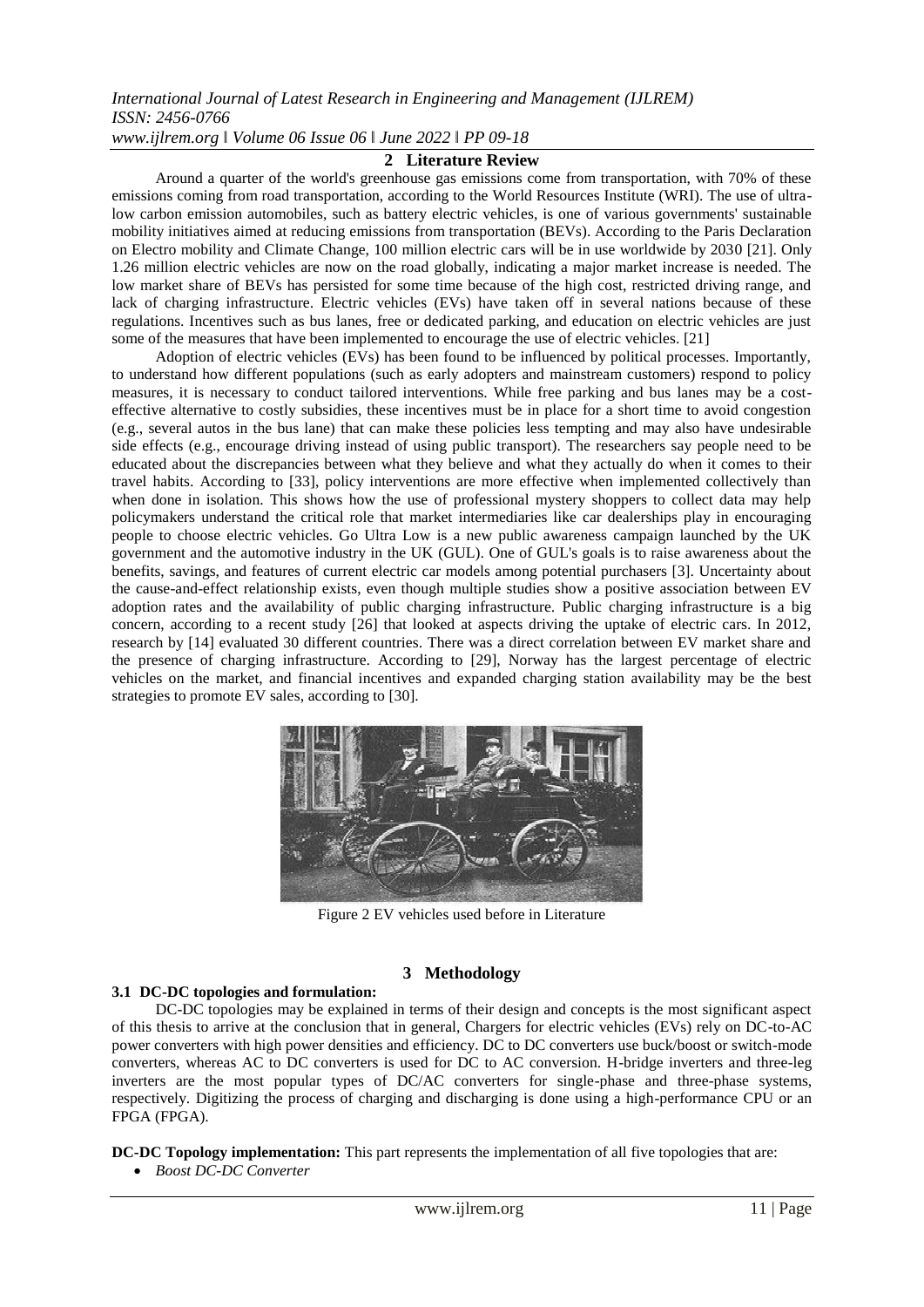*www.ijlrem.org ǁ Volume 06 Issue 06 ǁ June 2022 ǁ PP 09-18*

- *Interleaved 4-Phase Boost DC-DC Converter (IBC)*
- *BCRC (Boost DC-DC Converter with Resonant Circuit)*
- *FBC (Full Bridge Boost DC-DC Converter)*
- *ZVS DC-DC Converter Isolated (ZVSC)*

#### **3.2 MATLAB Model of Boost DC-DC Converter:**



Figure 3 Model of DC-DC converter

In this circuit it was observed that the inductor is there to oscillate the voltage and produce a backup voltage provider when battery voltage is reduced or glitches. The MOSFET is available to produce switching and is used to produce PWM.

#### **Voltage graph:**



Figure 4 Output voltage of DC-DC converter



Figure 5 Step response of DC-DC converter

It can be observed at the voltage graph and observe that the applied voltage was 220V, but it has amplified and boosted the voltage to 400V. This is a very good Gain, and the system is modeled in a very efficient way. By controlling the Pulse Width Modulation (PWM), output voltage has been controlled. The voltage reaches to 400V after a slight overshoot and settles down in less than 0.1s. The peak voltage achieved is 540V and Mean voltage is 397V.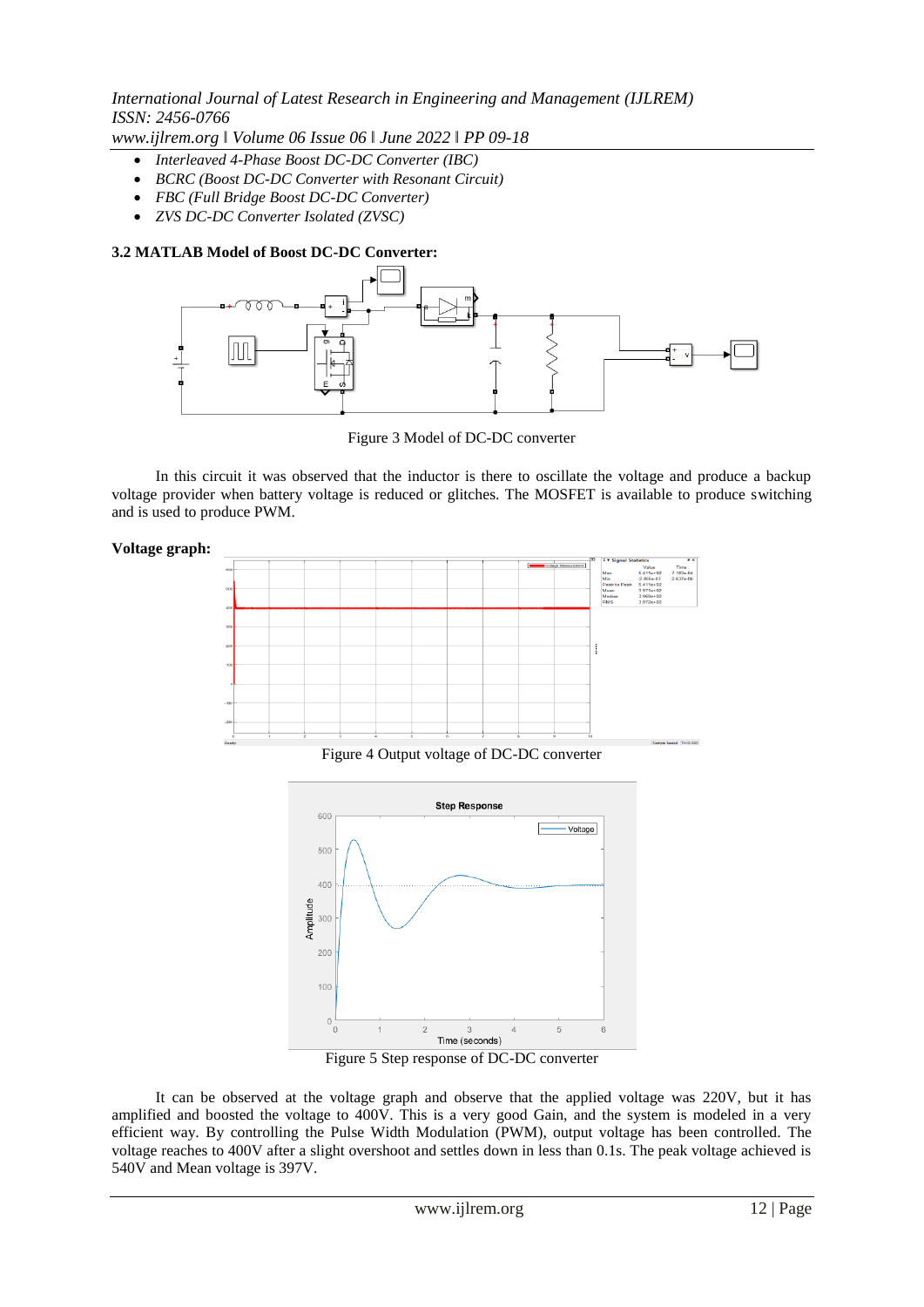

*www.ijlrem.org ǁ Volume 06 Issue 06 ǁ June 2022 ǁ PP 09-18*

Figure 6 Current Real time graph for DC-DC boost converter

In above figure current real time graph for DC-DC boost converter has been represented at its output. The output current in the real time graph shows slight overshoot before stabilizing the system. In the following graph shown in fig.22 the current value can have been clearly seen to have maintained a content value at 1.75A.

### **3.3 MATLAB MODEL OF INTERLEAVED 4-PHASE BOOST DC-DC CONVERTER (IBC):**



Figure 7 MATLAB Model of Interleaved 4-Phase Boost DC-DC Converter (IBC)

As shown in this circuit, the inductor helps to oscillate the voltage and provides a backup power source if the battery voltage is reduced or glitches. MOSFETs are used to create PWM. PWM stands for pulse width modulation and allows the voltage to be regulated by switching in milliseconds, thus controlling the applied voltage's duty cycle and consequently the battery supply. A diode is included in the circuit to aid in its protection from reverse emf. Finally, a filtering capacitor is added to assist in smoothing down the signal's voltage.

### **3.4 MATLAB Model of BCRC (Boost DC-DC Converter with Resonant Circuit):**



Figure 8 MATLAB Model of BCRC (Boost DC-DC Converter with Resonant Circuit)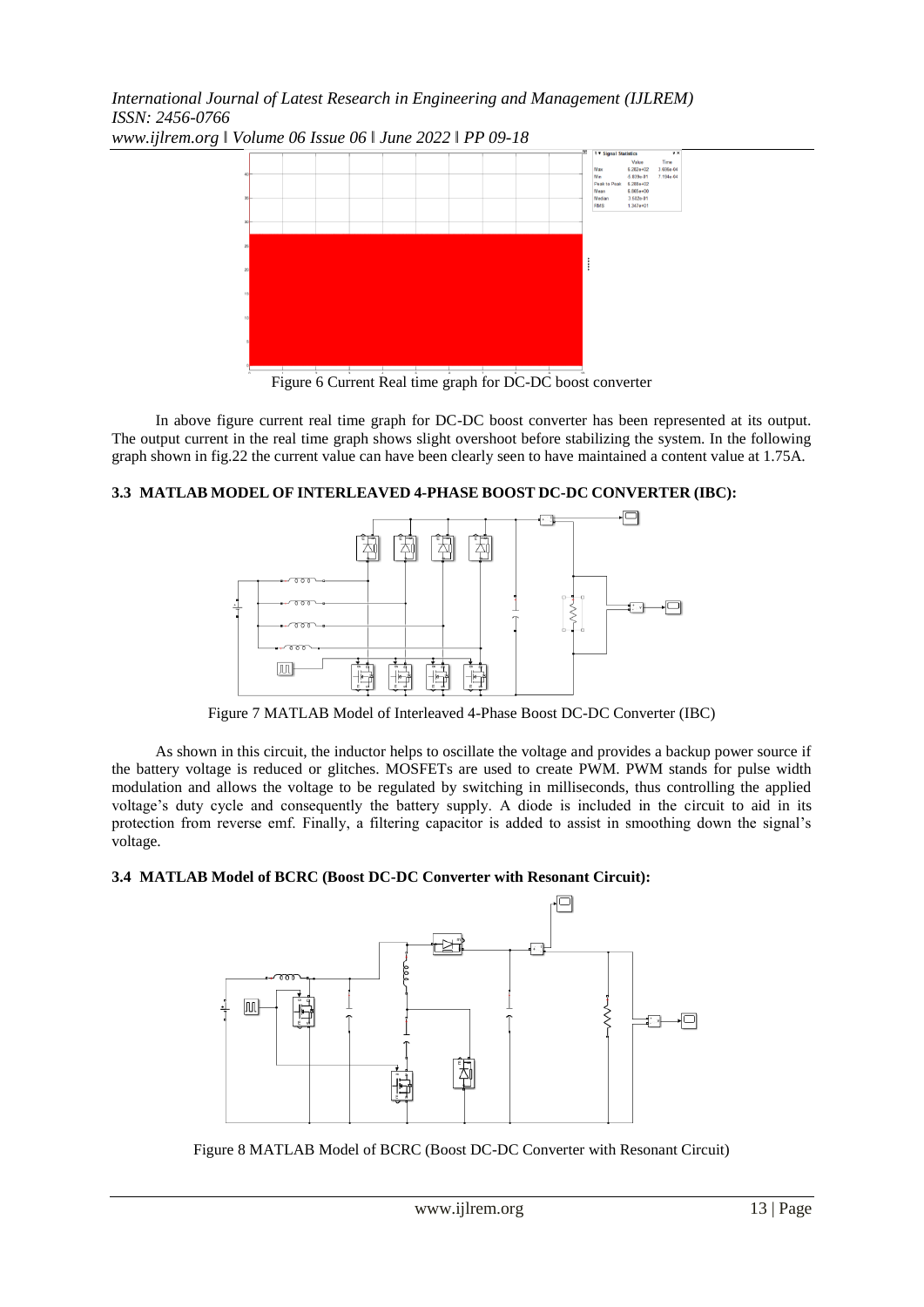*www.ijlrem.org ǁ Volume 06 Issue 06 ǁ June 2022 ǁ PP 09-18*

The circuit begins with an inductor that provides more voltage when it is required. Additionally, an LC network may be utilized to increase the quality of the voltage and current and to eliminate ripples and surges. Diodes protect the circuit from back EMF and other sources of EMI. The voltage is then filtered by a filter capacitor.

**Voltage Output:**



Figure 9Real time voltage output for BCRC (Boost DC-DC Converter with Resonant Circuit)

It can be observed that the voltage graph and observe that the applied voltage was 220V, but it has amplified and boosted the voltage to 385V. This is an excellent Gain, and the system is modeled in a very efficient way. By controlling the Pulse Width Modulation, the output voltage can be controlled. The voltage reaches 401V after a slight overshoot and settles down in less than 0.1s. The peak voltage achieved is 401V, and the Mean voltage is 385V. This circuit provides high voltage gains and produces a large amount of power. The voltage can be controlled by changing the PWM from the MOSFET triggering the circuit.

**Current Output:**



Figure 10 Current real time graph for BCRC (Boost DC-DC Converter with Resonant Circuit)

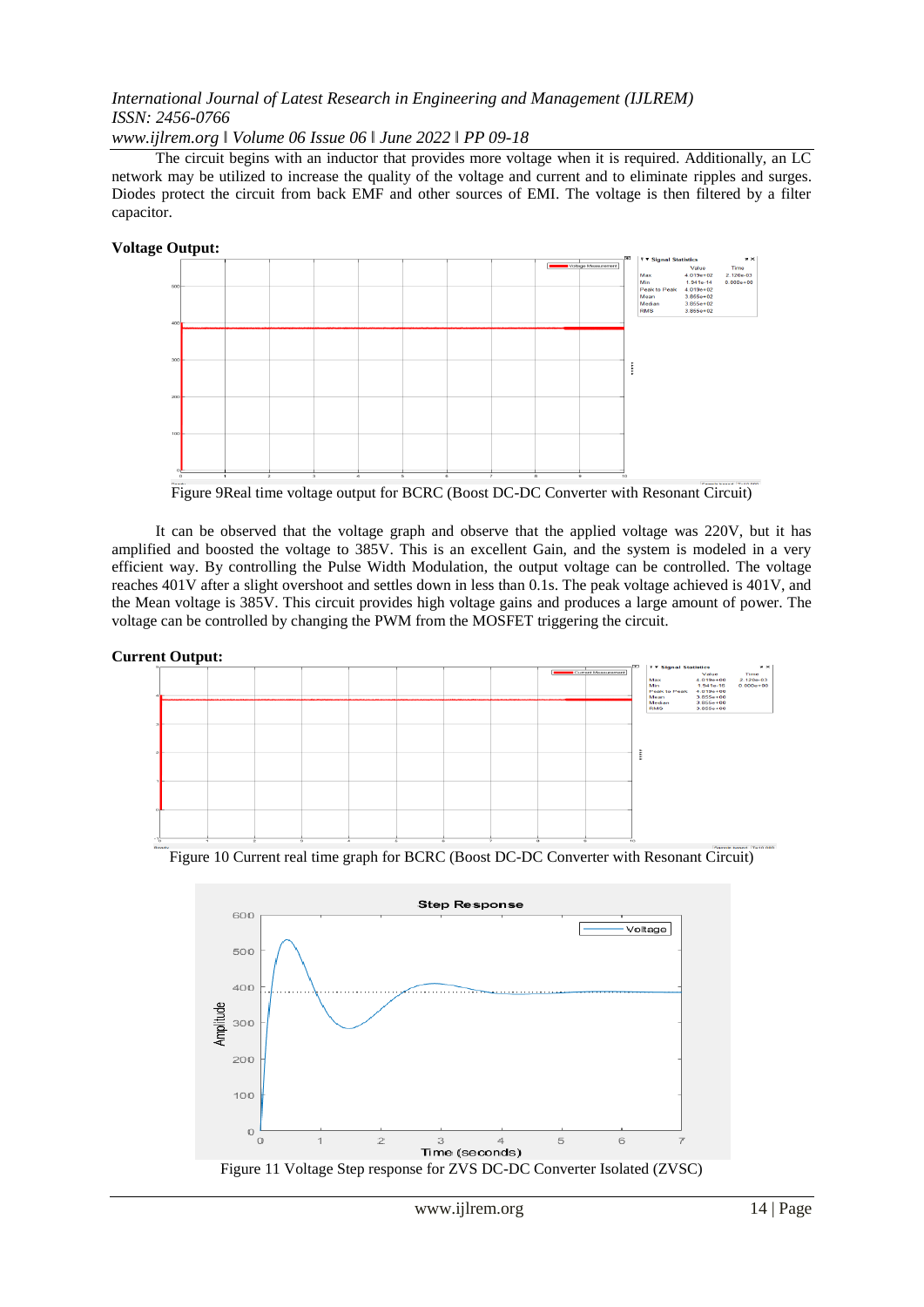#### *www.ijlrem.org ǁ Volume 06 Issue 06 ǁ June 2022 ǁ PP 09-18*

After a brief overshoot, the peak voltage achieved is 1056 and Mean voltage is 440V. The optimum Topology, according to the research, is an interleaved 4-Phase Boost DC-DC Converter. The voltage can be controlled by changing the PWM from the misfit that is triggering the circuit. This is a very good amplifier circuit as it produces excellent gain and is best for high voltage target boards and batteries. This circuit exhibits substantial voltage gains and generates a significant quantity of power. The voltage may be adjusted by modulating the PWM output of the MOSFET that triggers the circuit. This is a great amplifier circuit because it has a lot of gain and can be used with high voltage target boards and batteries, so it's good.

# **Current Output:**

Figure 12 Current real time graph for ZVS DC-DC Converter Isolated (ZVSC)

The current reaches a high of 10.56A and then stabilizes at 4.40A. Thus, the current stabilizes within 0.1s and begins to provide enough current. Even if the current is not excessive, it is significant. The current guarantees proper battery charging, and the current is a little rippled. There are too many ripples, and as a result, the signal is extremely well filtered by the circuitry, allowing us to charge the battery without experiencing any current spikes or imbalances. For 1.3 seconds, the signal gets back to where it was supposed to be. This isn't ideal, but it could be better with more circuitry.



Figure 13 Current Step Response for ZVS DC-DC Converter Isolated (ZVSC)

Below given table represents the advantages and disadvantage along with components used in designing of all five topologies these distinguishing features have also been the focus of this research to along with charging capabilities that have been presented in the previous section of each of the topologies. These topologies have been implemented considering their adoptability and use in Fast Charging stations: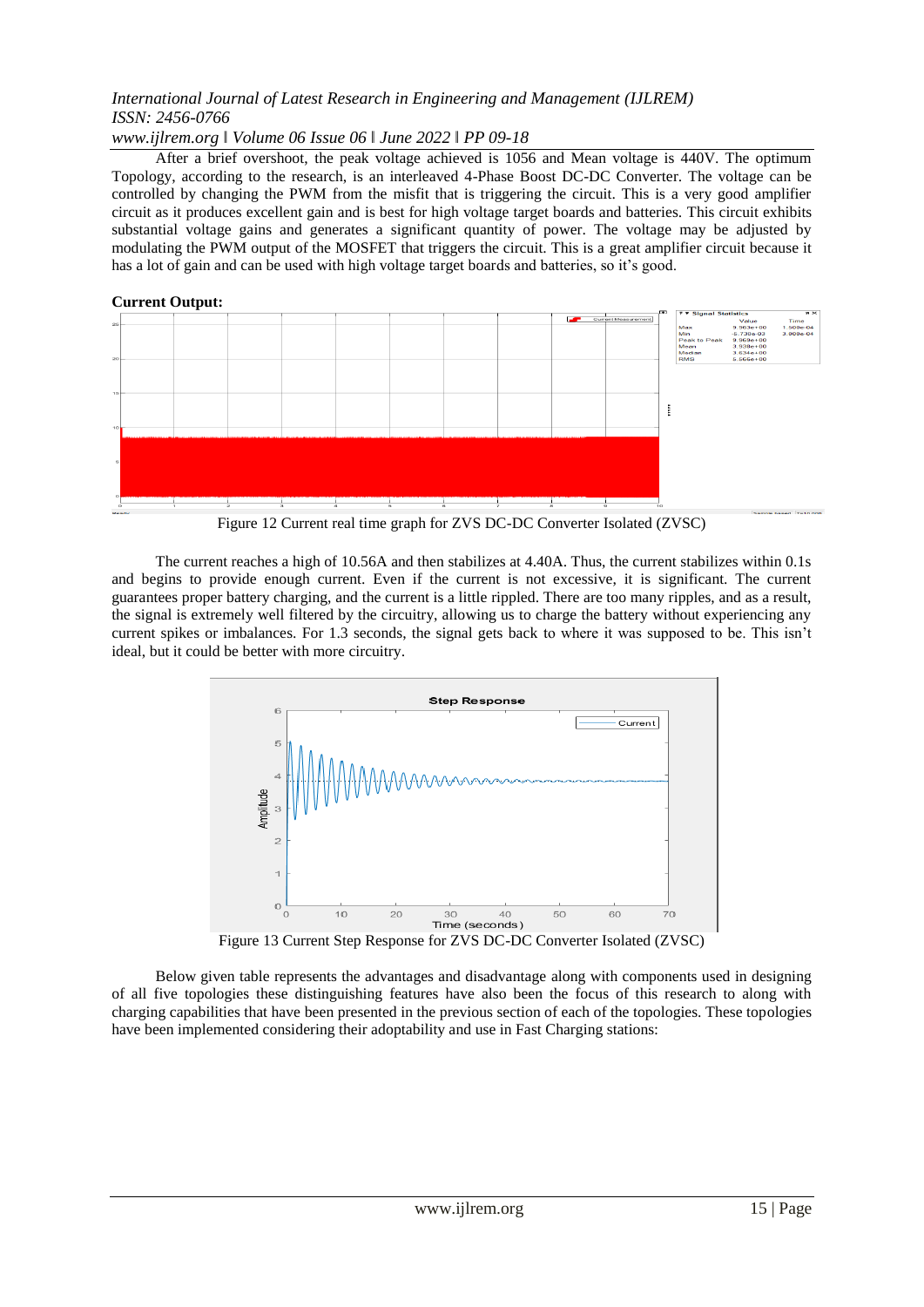| Table 2 Basic Comparison of topologies that have been used                    |                                                                                                                                        |                                                                                      |                                                                                                                                       |
|-------------------------------------------------------------------------------|----------------------------------------------------------------------------------------------------------------------------------------|--------------------------------------------------------------------------------------|---------------------------------------------------------------------------------------------------------------------------------------|
| <b>Topology</b>                                                               | <b>Advantages</b>                                                                                                                      | <b>Disadvantages</b>                                                                 | <b>Components Used</b>                                                                                                                |
| <b>Boost DC-DC</b><br><b>Converter</b>                                        | · Simple circuitry<br>• Low cost<br>· Simple control circuitry                                                                         | · High ripple rate<br>· Parallel devices demand<br>high power<br>· Voltage gains 4:1 | One Inductor<br>$\bullet$<br><b>One Diode</b><br>$\bullet$<br>One IGBTs<br>$\bullet$<br><b>One Capacitor</b>                          |
| <b>Interleaved 4-Phase</b><br><b>Boost DC-DC</b><br><b>Converter (IBC)</b>    | Reduce ripple current<br>$\bullet$<br>High voltage gain,<br>$\bullet$<br>little passive<br>$\bullet$<br>components, simple<br>control. | • Switching losses<br>• High component count<br>• Duty cycle change<br>sensitive     | One Inductor<br>$\bullet$<br><b>Four Diode</b><br>$\bullet$<br><b>Four IGBTs</b><br>$\bullet$<br>Three Capacitor                      |
| <b>BCRC (Boost DC-DC</b><br><b>Converter with</b><br><b>Resonant Circuit)</b> | • Compact size<br>· Soft switching<br>$\bullet$ Low EMI                                                                                | • Low voltage gain.<br>• Not for high-power<br>conversion                            | Two Inductor<br>$\bullet$<br><b>Two Diode</b><br>$\bullet$<br><b>Four IGBTs</b><br>$\bullet$<br>Three Capacitor                       |
| <b>FBC (Full Bridge Boost</b><br><b>DC-DC Converter)</b>                      | • High voltage step-up.<br>• 91.5% efficiency at full<br>load.<br>• reduced switching<br>circuit voltage stress;<br>galvanic isolation | • Due to HFT,<br>•An extra clamping<br>circuit is needed,<br>•Has a large capacitor. | One Inductor<br>$\bullet$<br><b>Four Diode</b><br>$\bullet$<br>Four IGBTs<br>$\bullet$<br><b>Five Capacitor</b><br>$\bullet$<br>1 HFT |
| <b>ZVS DC-DC Converter</b><br><b>Isolated (ZVSC)</b>                          | · No extra clamping<br>circuit is needed.<br>· Switching losses are<br>reduced.                                                        | • High gate current rating<br>• Low fault tolerance •<br>Large capacitor             | One Inductor<br>$\bullet$<br><b>Four Diode</b><br>$\bullet$<br><b>Four IGBTs</b><br>$\bullet$<br>One Capacitor                        |

*www.ijlrem.org ǁ Volume 06 Issue 06 ǁ June 2022 ǁ PP 09-18*

#### **4 CONCLUSION**

A study of battery electric cars (BEVs), plug-in hybrids (PHEVs), and fuel cell electric vehicles' DC-DC converter topologies is presented in this research (FCHARs). It is vital to note that the DC-DC converter research of the future is rife with critical concerns, such as new topologies that take advantage of the converters' high-temperatures and low-losses. Various methodologies are employed in electrical design strategies to enhance efficiency, power density, modularity, and reliability. Aside from high fidelity and multifunctionality, further mechanical design methodologies are emphasizing scalability and modularity, as well as sophisticated control and management systems. Numerous evolutionary algorithms are being used in the controller design to improve the converter's many parameters, such as model predictive control, fuzzy logic, artificial neural networks, and more. DC-DC converters are being designed, tested, and verified using high-fidelity models, which are also being created. Power handling capabilities may be scaled for a range of application needs thanks to the growing popularity of the modular design method. Over the past few decades, converters have gotten better in many ways, such as being able to work in both directions, with more than one phase, and on more than one level. During this research five DC-DC topologies were analyzed designing a system maintain input parameters and maintaining a constant load at the output that was kept constant.

The five topologies that were analyzed were namely **Boost DC-DC Converter, interleaved 4-Phase Boost DC-DC Converter (IBC), BCRC (Boost DC-DC Converter with Resonant Circuit), FBC (Full Bridge Boost DC-DC Converter) and ZVS DC-DC Converter Isolated (ZVSC).**These topologies were considered for analysis on the basis of their advantages and disadvantages that have been presented in *Table 5* of this thesis. Regarding power electronic design, dependability has become an important consideration. Keeping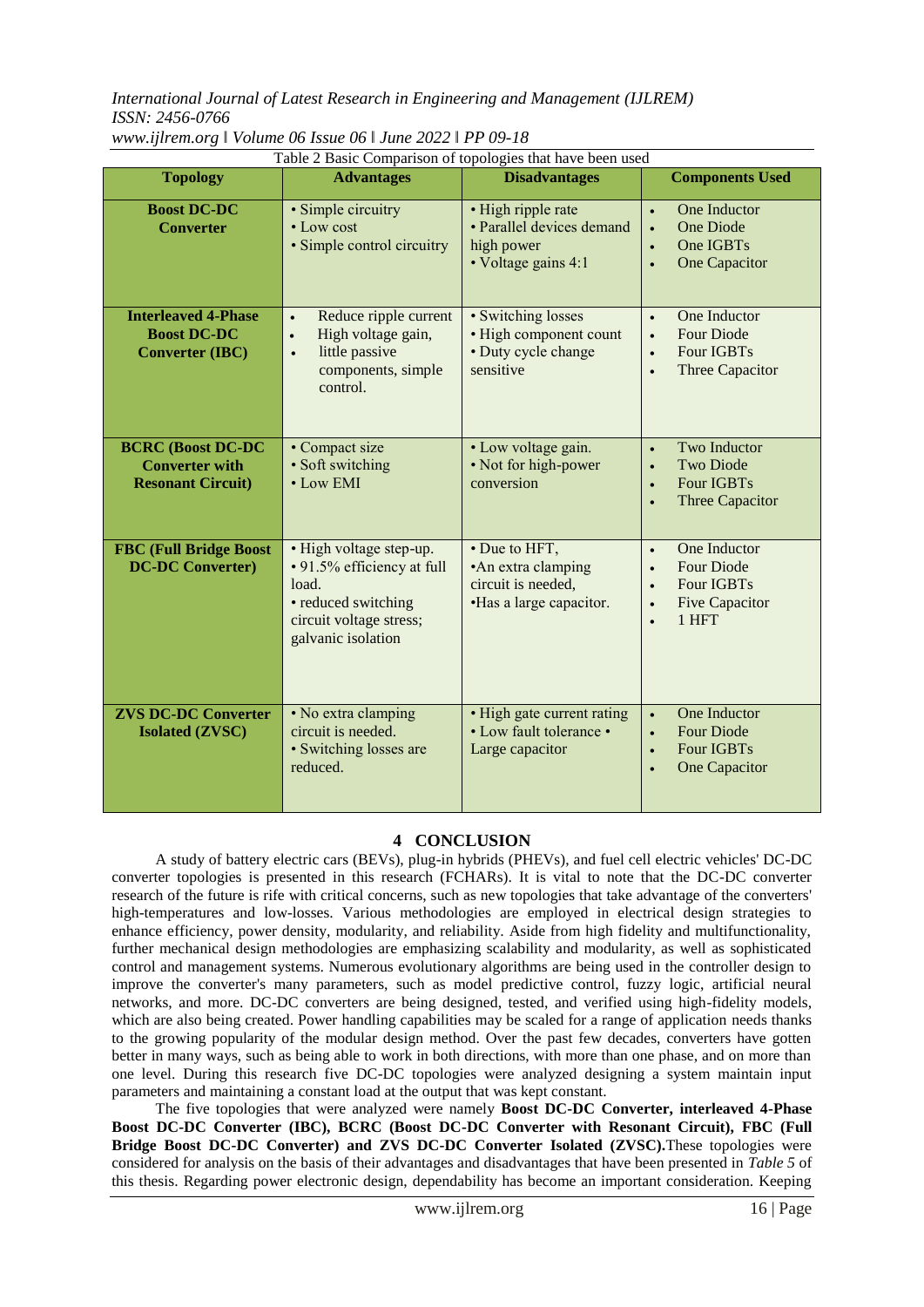### *www.ijlrem.org ǁ Volume 06 Issue 06 ǁ June 2022 ǁ PP 09-18*

the parameters constant, such as temperature, is essential to maintaining the system's stability. The optimum topology, according to the research, is an interleaved 4-Phase Boost DC-DC Converter. It is very efficient, as the graphs indicate. The first thing is the ripples. The model has almost no ripples, which explains the topology's accuracy and efficiency. It also has a high voltage gain, which means it can make a lot of different voltages and use a lot of power.Furthermore, it has a large amount of current supplied, making the battery charge at exceptional speeds. The greater the current, the greater the flow of charges and, as a result, the faster the charge. It has the highest current rating with a mean current of 4.14A, but it has very high voltage surges, which should be compressed. It also has good back EMF protection and protects the circuit from different voltage and current surges. Following the output voltage and currents of all five topologies Interleaved DC-DC is the best topologies according to the analysis. To put it simply, a boost converter raises the DC voltage input. Interleaving brings additional advantages such as lower ripple currents in both the input and output circuits. Higher efficiency is gained by dividing the output current into two pathways, considerably lowering I2R losses and inductor AC losses. Although it is switching sensitive, and use of high components is implicated in design this converter but due to its charging capability it is concluded to be the best topology of the five analyzed.

#### **5 REFERENCES**

#### **Journal Papers:**

- [1]. Affam, Azuka, Yonis M. Buswig, Al-Khalid Bin Hj Othman, Norhuzaimin Bin Julai, and Ohirul Qays. 2021. "A review of multiple-input DC-DC converter topologies linked with hybrid electric vehicles and renewable energy systems." *Renewable and Sustainable Energy Reviews* 135: 110186. https://www.sciencedirect.com/science/article/pii/S1364032120304767.
- [2]. Ahmad, Furkan. n.d. "ANALYSIS OF MICROGRIDS FOR PLUG-IN HYBRID ELECTRIC VEHICLES CHARGING STATIONS."." LIGARH MUSLIM UNIVERSITY ALIGARH (2019).
- [3]. Ahmad, Saif, and Ahmad Ali. 2019. "Active disturbance rejection control of DC–DC boost converter: a review with modifications for improved performance." *IET Power Electronics* 2095-2107. https://ieeexplore.ieee.org/iel7/4475725/8764721/08764779.pdf.
- [4]. Al Wahedi, Abdulla, and Yusuf Bicer. 2020. "Development of an off-grid electrical vehicle charging station hybridized with renewables including battery cooling system and multiple energy storage units." *Energy Reports* 6: 2006-2021.
- [5]. Albatayneh, Aiman, Mohammad N. Assaf, Dariusz Alterman, and Mustafa Jaradat. 2020. "Comparison of the overall energy efficiency for internal combustion engine vehicles and electric vehicles." *Rigas Tehniskas Universitates Zinatniskie Raksti* 24 (1): 669-680. https://www.researchgate.net/profile/Mohammed-Assaf-3/publication/344860096\_Comparison\_of\_the\_Overall\_Energy\_Efficiency\_for\_Internal\_Combustion\_E ngine\_Vehicles\_and\_Electric\_Vehicles/links/5f940a01299bf1b53e408842/Comparison-of-the-Overall-Energy-Efficienc.
- [6]. Amir, Asim, et al. 2019. "Comparative analysis of high voltage gain DC-DC converter topologies for photovoltaic systems." *Renewable energy* 136: 1147-1163.
- [7]. Ashique, Ratil H., et al. 2017. "Integrated photovoltaic-grid dc fast charging system for electric vehicle: A review of the architecture and control." *Renewable and Sustainable Energy Reviews* 1243-1257. https://www.sciencedirect.com/science/article/pii/S136403211631019X.
- [8]. Banaei, Mohamad Reza, and Hossein Ajdar Faeghi Bonab. 2019. "A high efficiency nonisolated buck– boost converter based on ZETA converter." *IEEE Transactions on Industrial Electronics* 67 (3): 1991- 1998. https://ieeexplore.ieee.org/abstract/document/8663588/.
- [9]. Basha, C. H., and C. Rani. 2020. "Different conventional and soft computing MPPT techniques for solar PV systems with high step-up boost converters: a comprehensive analysis." *Energies* 13 (2): 371. https://www.mdpi.com/615944.
- [10]. Basu, Aviru Kumar, Shreyansh Tatiya, and Shantanu Bhattacharya. 2019. "Overview of electric vehicles (EVs) and EV sensors." *In Sensors for Automotive and Aerospace Applications* 107-122. https://link.springer.com/chapter/10.1007/978-981-13-3290-6\_7.
- [11]. Bayram, I. Safak, Usman Zafar, and Sertac Bayhan. 2021. "Could Petrol Stations Play a Key Role in Transportation Electrification? A GIS-Based Coverage Maximization of Fast EV Chargers in Urban Environment." *IEEE Access 10* 17318-17329. https://ieeexplore.ieee.org/abstract/document/9706489/.
- [12]. Boström, Tobias, Bilal Babar, Jonas Berg Hansen, and Clara Good. 2021. "The pure PV-EV energy system–A conceptual study of a nationwide energy system based solely on photovoltaics and electric vehicles." *Smart Energy* (1): 100001. https://www.sciencedirect.com/science/article/pii/S2666955221000010.